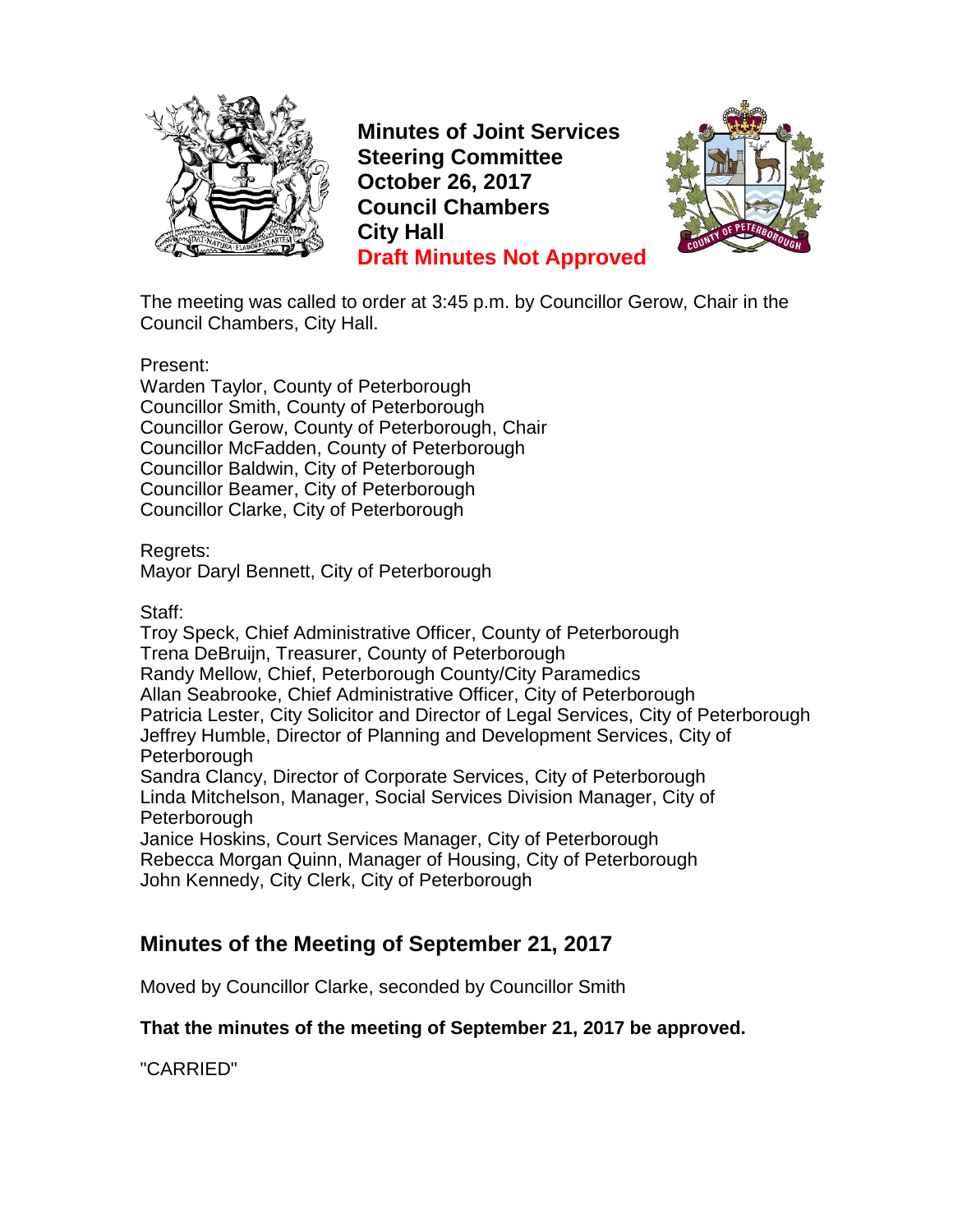### **Disclosure of Pecuniary Interest**

There were no disclosures of Pecuniary Interest.

## **Chief of Paramedics, County of Peterborough Peterborough Paramedics Response Time Plan 2018**

Moved by Councillor Baldwin, seconded by Councillor Smith

**That Joint Services Steering Committee receive the Peterborough Paramedics Response Time Plan 2018 for information.**

"CARRIED"

### **Director of Community Services, City of Peterborough Report CSSSJSSC17-008 Community Wellbeing Plan Presentation**

Nancy Fischer, Project Lead, Community Wellbeing Plan, made a presentation.

Moved by Councillor Clarke, seconded by Warden Taylor

**That the Joint Services Steering Committee endorse the recommendation outlined in Report CSSSJSSC17-008 dated October 26, 2017, of the Director of Community Services, as follows:**

**That the presentation and update on the Community Wellbeing Plan be received for information.**

"CARRIED"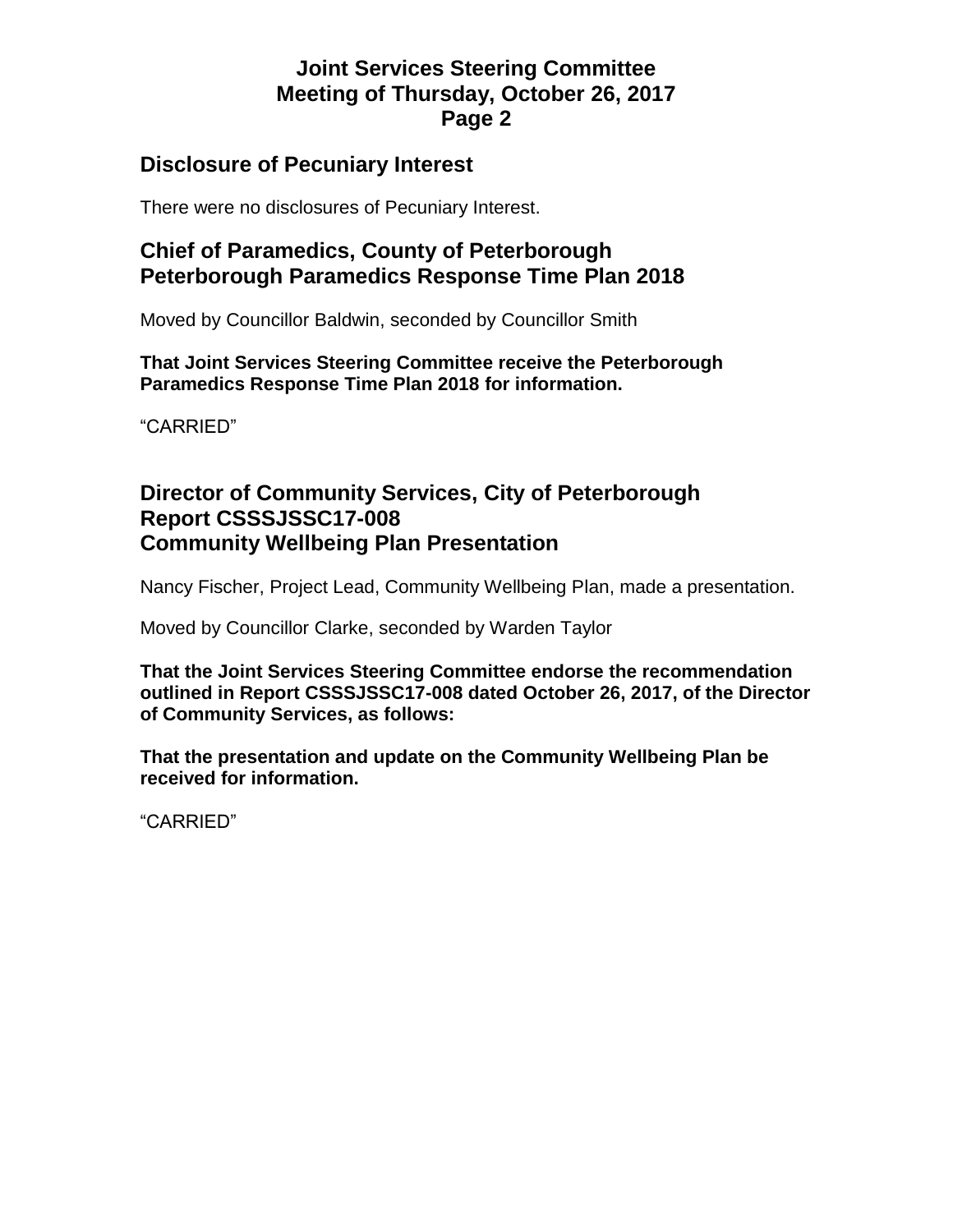#### **Director of Corporate Services, City of Peterborough Report CPFSJSSC17-001 GPAEDC Draft 2018 Budget**

Moved by Councillor Beamer, seconded by Councillor Baldwin

**That the Joint Services Steering Committee approves the recommendation outlined in report CPFSJSSC17-001, dated October 26, 2017, of the Director of Corporate Services, as follows:**

**That the Joint Services Steering Committee endorse the draft 2018 GPAEDC Budget, as set out in Appendix A to report CPFSJSSC17-001, and recommend to City and County Council for consideration during their respective 2018 Budget discussions.**

"CARRIED"

#### **Director, Planning and Development Services, City of Peterborough Report PLHDJSSC17-002 Housing is Fundamental**

Paul Armstrong, AHAC Chair, provided a presentation.

Moved by Councillor Smith, seconded by Councillor Clarke

**That Joint Services Steering Committee endorse the recommendation outlined in Report PLHDJSSC17-002, dated November 6, 2017, of the Director, Planning and Development Services, as follows:**

**That the 2017 edition of the Affordable Housing Action Committee's "Housing is Fundamental" publication, and supporting presentation, be received for information.**

"CARRIED"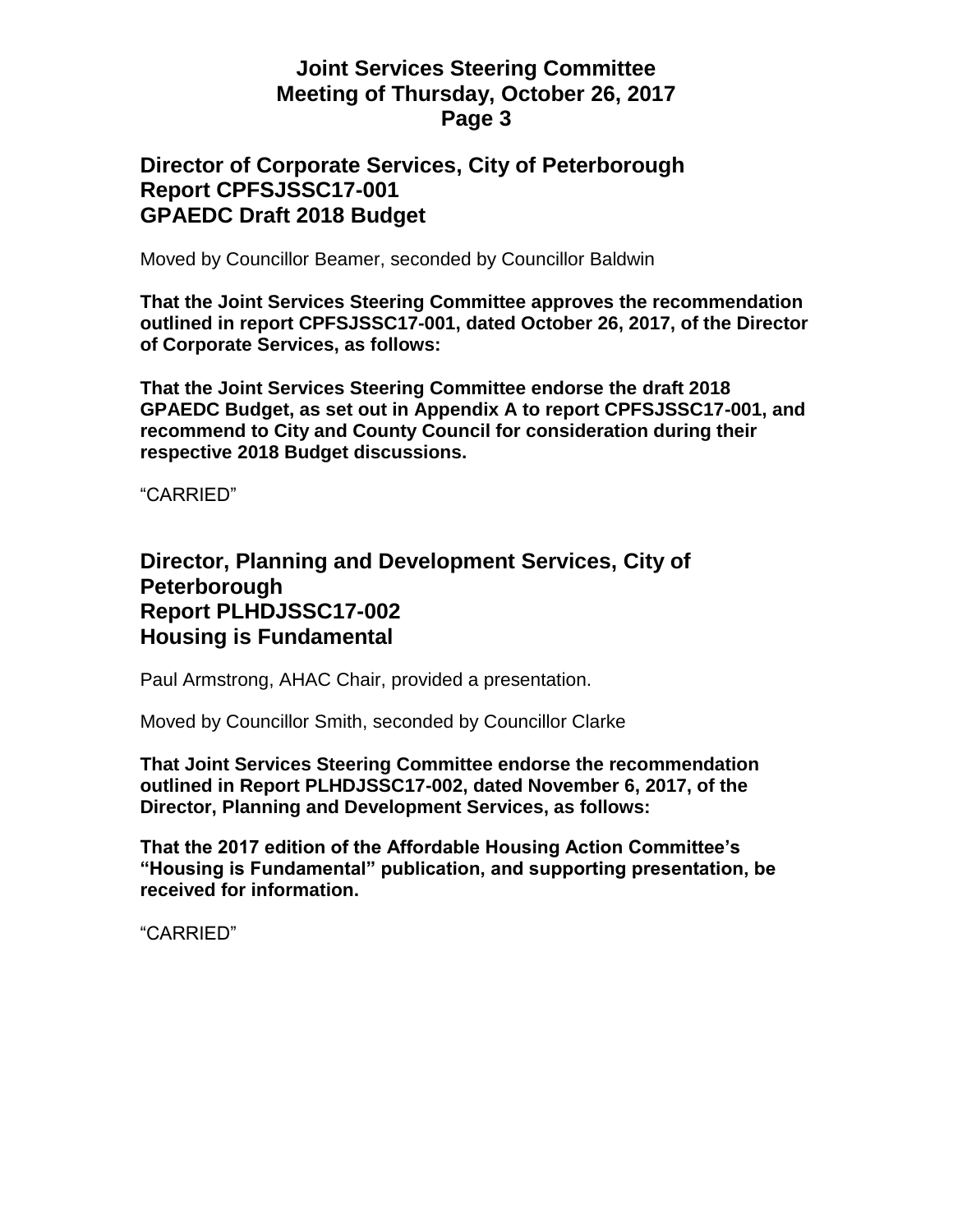### **Director of Corporate Services, City of Peterborough Report CPFSJSSC17-002 POA, Social Services, and Housing Draft 2018 Budgets**

Moved by Councillor Beamer, seconded by Councillor McFadden

**That the Joint Services Steering Committee approve the recommendation outlined in report CPFSJSSC17-002, dated October 26, 2017, of the Director of Corporate Services, as follows:**

**That the Joint Services Steering Committee endorse the draft 2018 POA, Social Services, and Housing Budgets, as set out in Appendix A to report CPFSJSSC17-002, and recommend to City and County Councils that the budgets be reflected in their respective draft 2018 Municipal Budget documents.**

"CARRIED"

### **Director, Planning and Development Services, City of Peterborough Report PLHDJSSC17-003 2016 Social Infrastructure Fund Year 3 (2018-19) Allocation**

Moved by Councillor Smith, seconded by Councillor Clarke

**That Joint Services Steering Committee endorse the recommendations outlined in Report PLHDJSSC17-003 dated October 26, 2017, of the Director, Planning and Development Services, as follows:**

- **a) That the multi-year spending plan (Program Delivery and Fiscal Plan), developed by the Director of Planning and Development Services for the 2016 Social Infrastructure Fund be updated to allocate additional funding in program year 3 (2018-19);**
- **b) That a By-law be adopted authorizing the Mayor and Clerk to sign legal agreements and other documentations to provide \$1M in capital (federal-provincial 2016-SIF Year 3 and IAH-E program) funding to Peterborough Housing Corporation for the development of twelve (12) affordable rental units at the Havelock Affordable Housing and Assisted Living project on Smith Street in Havelock Ontario, in accordance with Report PLHDJSSC17-003;**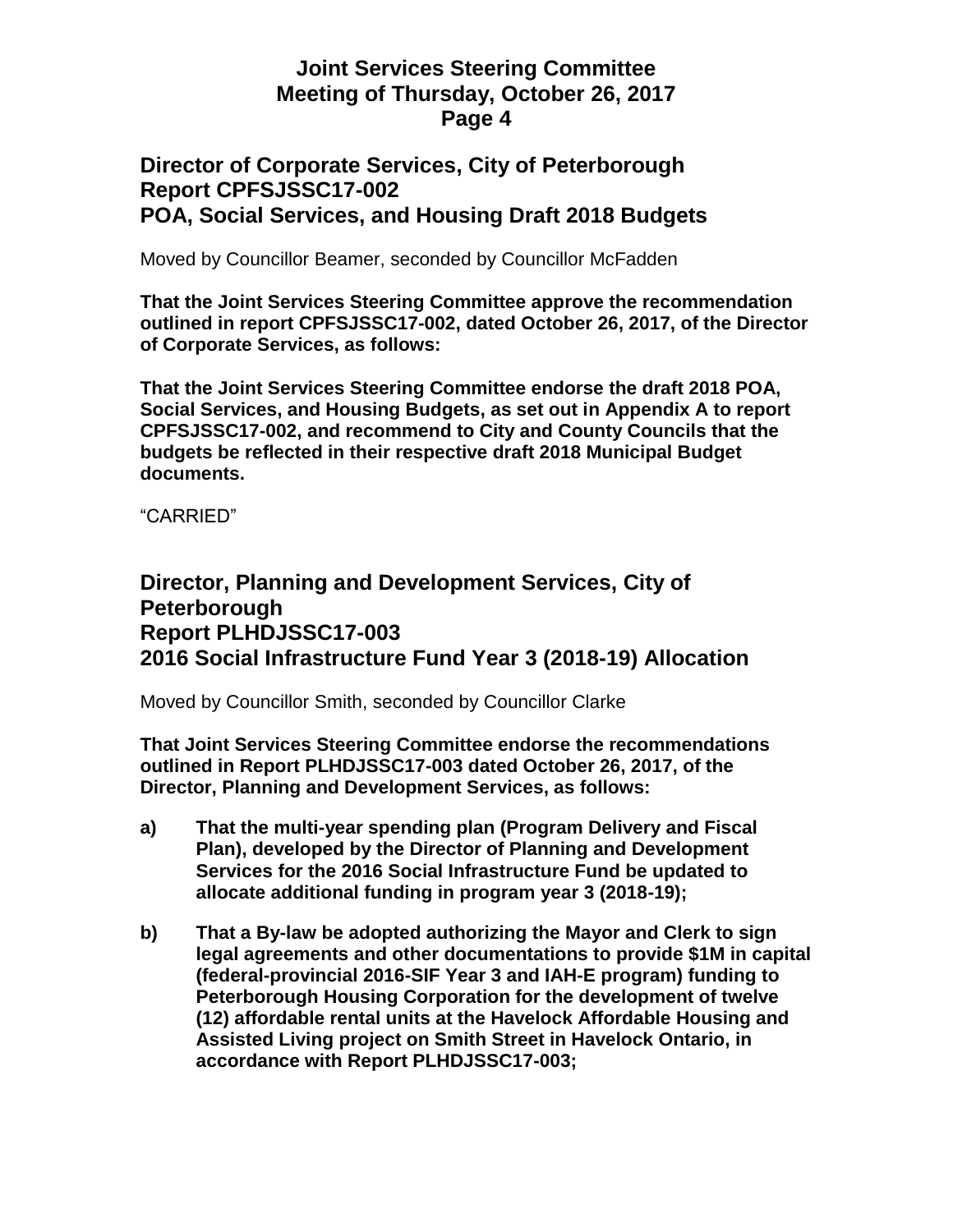- **c) That staff be authorized to negotiate the specific terms and conditions of a legal agreement with Peterborough Housing Corporation for the development of affordable rental housing at the Havelock Affordable Housing and Assisted Living project on Smith Street in Havelock Ontario, within the parameters set out in Report PLHDJSSC17-003.**
- **d) That the City of Peterborough, as Service Manager for Housing, work with the Township of Havelock-Belmont-Methuen and the County of Peterborough for their required contributions of property tax concessions and the Ministry of Housing for final funding approval, as required.**

"CARRIED"

### **CAO, County of Peterborough CAO, City of Peterborough Schedule for Joint Services Steering Committee Meetings for 2018**

The Chair introduced the new County CAO, Troy Speck.

Moved by Councillor Beamer, seconded by Councillor Baldwin

**That the Joint Services Steering Committee approve the proposed schedule of meetings for 2018 Committee meetings in accordance with Articles 2.6 and 2.7 of the Consolidated Municipal Service Management Agreement (2014 – 2018):**

**Thursday, February 8, 2018 Thursday, June 14, 2018 Thursday, September 6, 2018 Thursday, October 4, 2018**

"CARRIED"

## **Other Business**

It was noted that Councillor Riel will replace Mayor Bennett on the Joint Services Steering Committee, effective November 30, 2017.